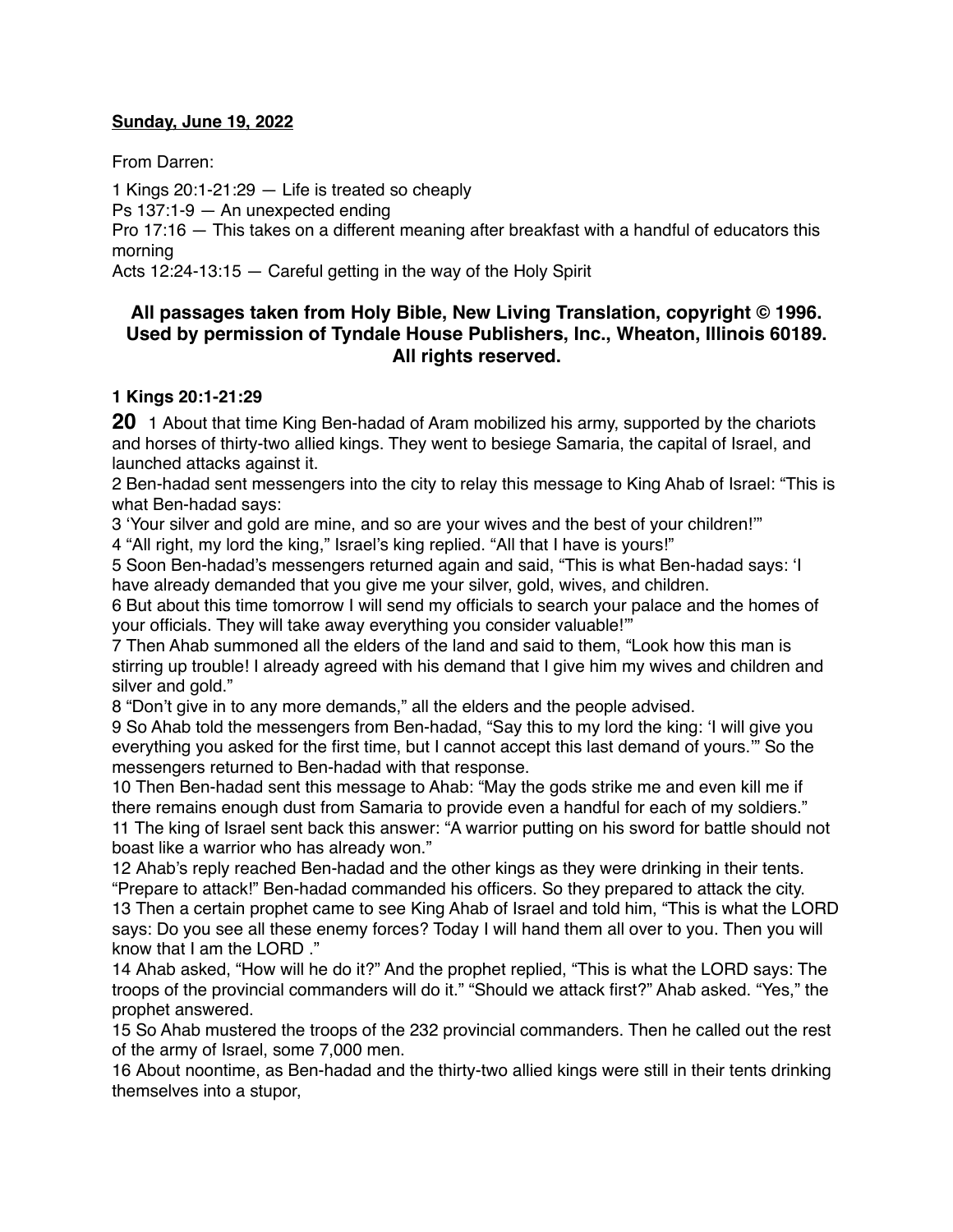17 the troops of the provincial commanders marched out of the city as the first contingent. As they approached, Ben-hadad's scouts reported to him, "Some troops are coming from Samaria." 18 "Take them alive," Ben-hadad commanded, "whether they have come for peace or for war."

19 But Ahab's provincial commanders and the entire army had now come out to fight.

20 Each Israelite soldier killed his Aramean opponent, and suddenly the entire Aramean army panicked and fled. The Israelites chased them, but King Ben-hadad and a few of his charioteers escaped on horses.

21 However, the king of Israel destroyed the other horses and chariots and slaughtered the Arameans.

22 Afterward the prophet said to King Ahab, "Get ready for another attack. Begin making plans now, for the king of Aram will come back next spring. "

23 After their defeat, Ben-hadad's officers said to him, "The Israelite gods are gods of the hills; that is why they won. But we can beat them easily on the plains.

24 Only this time replace the kings with field commanders!

25 Recruit another army like the one you lost. Give us the same number of horses, chariots, and men, and we will fight against them on the plains. There's no doubt that we will beat them." So King Ben-hadad did as they suggested.

26 The following spring he called up the Aramean army and marched out against Israel, this time at Aphek.

27 Israel then mustered its army, set up supply lines, and marched out for battle. But the Israelite army looked like two little flocks of goats in comparison to the vast Aramean forces that filled the countryside!

28 Then the man of God went to the king of Israel and said, "This is what the LORD says: The Arameans have said, 'The LORD is a god of the hills and not of the plains.' So I will defeat this vast army for you. Then you will know that I am the LORD ."

29 The two armies camped opposite each other for seven days, and on the seventh day the battle began. The Israelites killed 100,000 Aramean foot soldiers in one day.

30 The rest fled into the town of Aphek, but the wall fell on them and killed another 27,000. Benhadad fled into the town and hid in a secret room.

31 Ben-hadad's officers said to him, "Sir, we have heard that the kings of Israel are merciful. So let's humble ourselves by wearing burlap around our waists and putting ropes on our heads, and surrender to the king of Israel. Then perhaps he will let you live."

32 So they put on burlap and ropes, and they went to the king of Israel and begged, "Your servant Ben-hadad says, 'Please let me live!" The king of Israel responded, "Is he still alive? He is my brother!"

33 The men took this as a good sign and quickly picked up on his words. "Yes," they said, "your brother Ben-hadad!" "Go and get him," the king of Israel told them. And when Ben-hadad arrived, Ahab invited him up into his chariot.

34 Ben-hadad told him, "I will give back the towns my father took from your father, and you may establish places of trade in Damascus, as my father did in Samaria." Then Ahab said, "I will release you under these conditions." So they made a new treaty, and Ben-hadad was set free. 35 Meanwhile, the LORD instructed one of the group of prophets to say to another man, "Hit me!" But the man refused to hit the prophet.

36 Then the prophet told him, "Because you have not obeyed the voice of the LORD, a lion will kill you as soon as you leave me." And when he had gone, a lion did attack and kill him.

37 Then the prophet turned to another man and said, "Hit me!" So he struck the prophet and wounded him.

38 The prophet placed a bandage over his eyes to disguise himself and then waited beside the road for the king.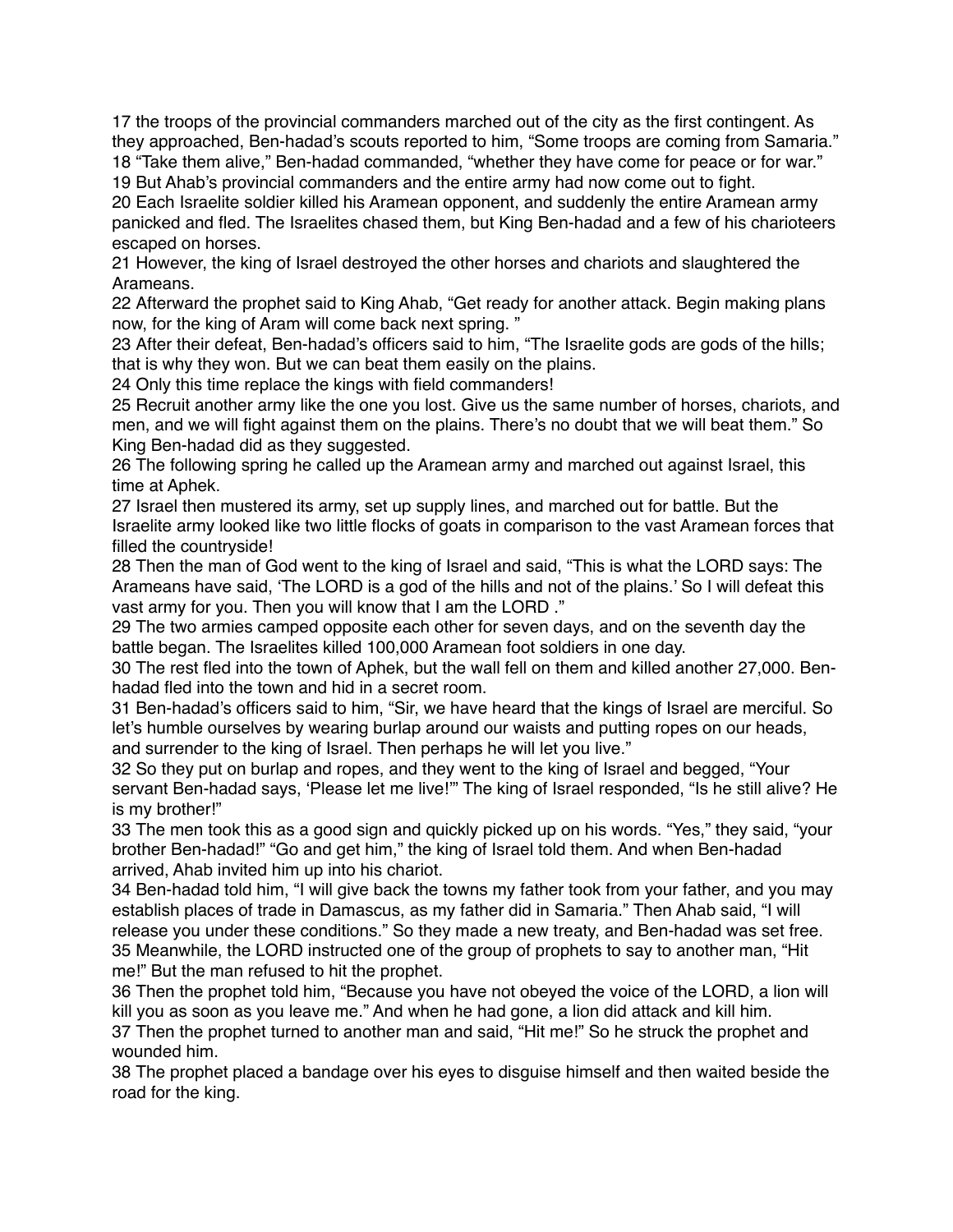39 As the king passed by, the prophet called out to him, "Sir, I was in the thick of battle, and suddenly a man brought me a prisoner. He said, 'Guard this man; if for any reason he gets away, you will either die or pay a fine of seventy-five pounds of silver!'

40 But while I was busy doing something else, the prisoner disappeared!" "Well, it's your own fault," the king replied. "You have brought the judgment on yourself."

41 Then the prophet quickly pulled the bandage from his eyes, and the king of Israel recognized him as one of the prophets.

42 The prophet said to him, "This is what the LORD says: Because you have spared the man I said must be destroyed, now you must die in his place, and your people will die instead of his people."

43 So the king of Israel went home to Samaria angry and sullen.

**21** 1 Now there was a man named Naboth, from Jezreel, who owned a vineyard in Jezreel beside the palace of King Ahab of Samaria.

2 One day Ahab said to Naboth, "Since your vineyard is so convenient to my palace, I would like to buy it to use as a vegetable garden. I will give you a better vineyard in exchange, or if you prefer, I will pay you for it."

3 But Naboth replied, "The LORD forbid that I should give you the inheritance that was passed down by my ancestors."

4 So Ahab went home angry and sullen because of Naboth's answer. The king went to bed with his face to the wall and refused to eat!

5 "What's the matter?" his wife Jezebel asked him. "What's made you so upset that you're not eating?"

6 "I asked Naboth to sell me his vineyard or trade it, but he refused!" Ahab told her.

7 "Are you the king of Israel or not?" Jezebel demanded. "Get up and eat something, and don't worry about it. I'll get you Naboth's vineyard!"

8 So she wrote letters in Ahab's name, sealed them with his seal, and sent them to the elders and other leaders of the town where Naboth lived.

9 In her letters she commanded: "Call the citizens together for a time of fasting, and give Naboth a place of honor.

10 And then seat two scoundrels across from him who will accuse him of cursing God and the king. Then take him out and stone him to death."

11 So the elders and other town leaders followed the instructions Jezebel had written in the letters.

12 They called for a fast and put Naboth at a prominent place before the people.

13 Then the two scoundrels came and sat down across from him. And they accused Naboth before all the people, saying, "He cursed God and the king." So he was dragged outside the town and stoned to death.

14 The town leaders then sent word to Jezebel, "Naboth has been stoned to death."

15 When Jezebel heard the news, she said to Ahab, "You know the vineyard Naboth wouldn't sell you? Well, you can have it now! He's dead!"

16 So Ahab immediately went down to the vineyard of Naboth to claim it.

17 But the LORD said to Elijah,

18 "Go down to meet King Ahab of Israel, who rules in Samaria. He will be at Naboth's vineyard in Jezreel, claiming it for himself.

19 Give him this message: 'This is what the LORD says: Wasn't it enough that you killed Naboth? Must you rob him, too? Because you have done this, dogs will lick your blood at the very place where they licked the blood of Naboth!'"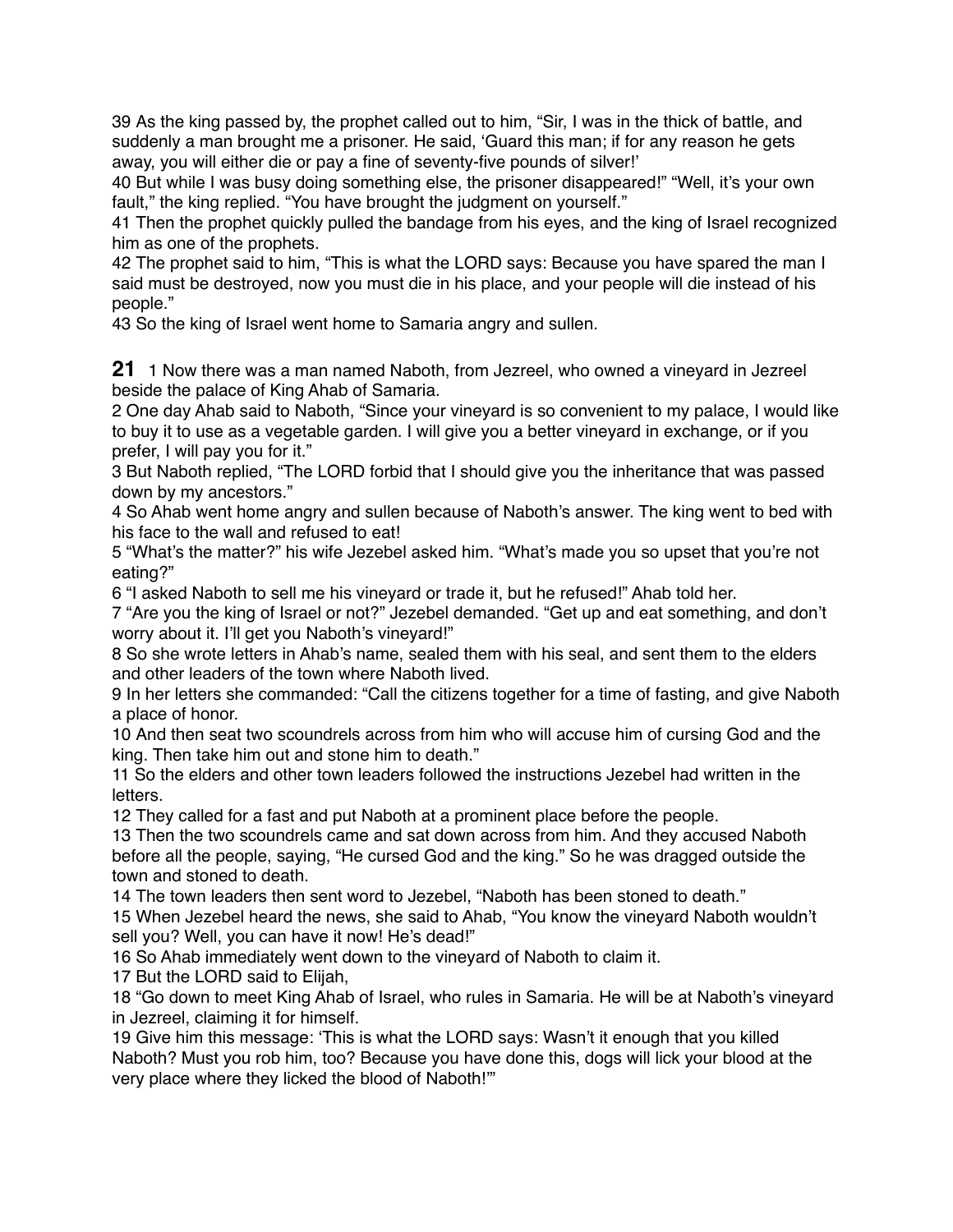20 "So, my enemy, you have found me!" Ahab exclaimed to Elijah. "Yes," Elijah answered, "I have come because you have sold yourself to what is evil in the LORD 's sight.

21 So now the LORD says, 'I will bring disaster on you and consume you. I will destroy every one of your male descendants, slave and free alike, anywhere in Israel!

22 I am going to destroy your family as I did the family of Jeroboam son of Nebat and the family of Baasha son of Ahijah, for you have made me very angry and have led Israel into sin.'

23 "And regarding Jezebel, the LORD says, 'Dogs will eat Jezebel's body at the plot of land in Jezreel. '

24 "The members of Ahab's family who die in the city will be eaten by dogs, and those who die in the field will be eaten by vultures."

25 (No one else so completely sold himself to what was evil in the LORD 's sight as Ahab did under the influence of his wife Jezebel.

26 His worst outrage was worshiping idols just as the Amorites had done—the people whom the LORD had driven out from the land ahead of the Israelites.)

27 But when Ahab heard this message, he tore his clothing, dressed in burlap, and fasted. He even slept in burlap and went about in deep mourning.

28 Then another message from the LORD came to Elijah:

29 "Do you see how Ahab has humbled himself before me? Because he has done this, I will not do what I promised during his lifetime. It will happen to his sons; I will destroy his dynasty."

### **Psalm 137:1-9**

**137** 1 Beside the rivers of Babylon, we sat and wept as we thought of Jerusalem.

2 We put away our harps, hanging them on the branches of poplar trees.

3 For our captors demanded a song from us. Our tormentors insisted on a joyful hymn: "Sing us one of those songs of Jerusalem!"

4 But how can we sing the songs of the LORD while in a pagan land?

5 If I forget you, O Jerusalem, let my right hand forget how to play the harp.

6 May my tongue stick to the roof of my mouth if I fail to remember you, if I don't make Jerusalem my greatest joy.

7 O LORD, remember what the Edomites did on the day the armies of Babylon captured Jerusalem. "Destroy it!" they yelled. "Level it to the ground!"

8 O Babylon, you will be destroyed. Happy is the one who pays you back for what you have done to us.

9 Happy is the one who takes your babies and smashes them against the rocks!

# **Proverbs 17:16**

**17** 16 It is senseless to pay to educate a fool, since he has no heart for learning.

# **Acts 12:24-13:15**

**12** 24 Meanwhile, the word of God continued to spread, and there were many new believers. 25 When Barnabas and Saul had finished their mission to Jerusalem, they returned, taking John Mark with them.